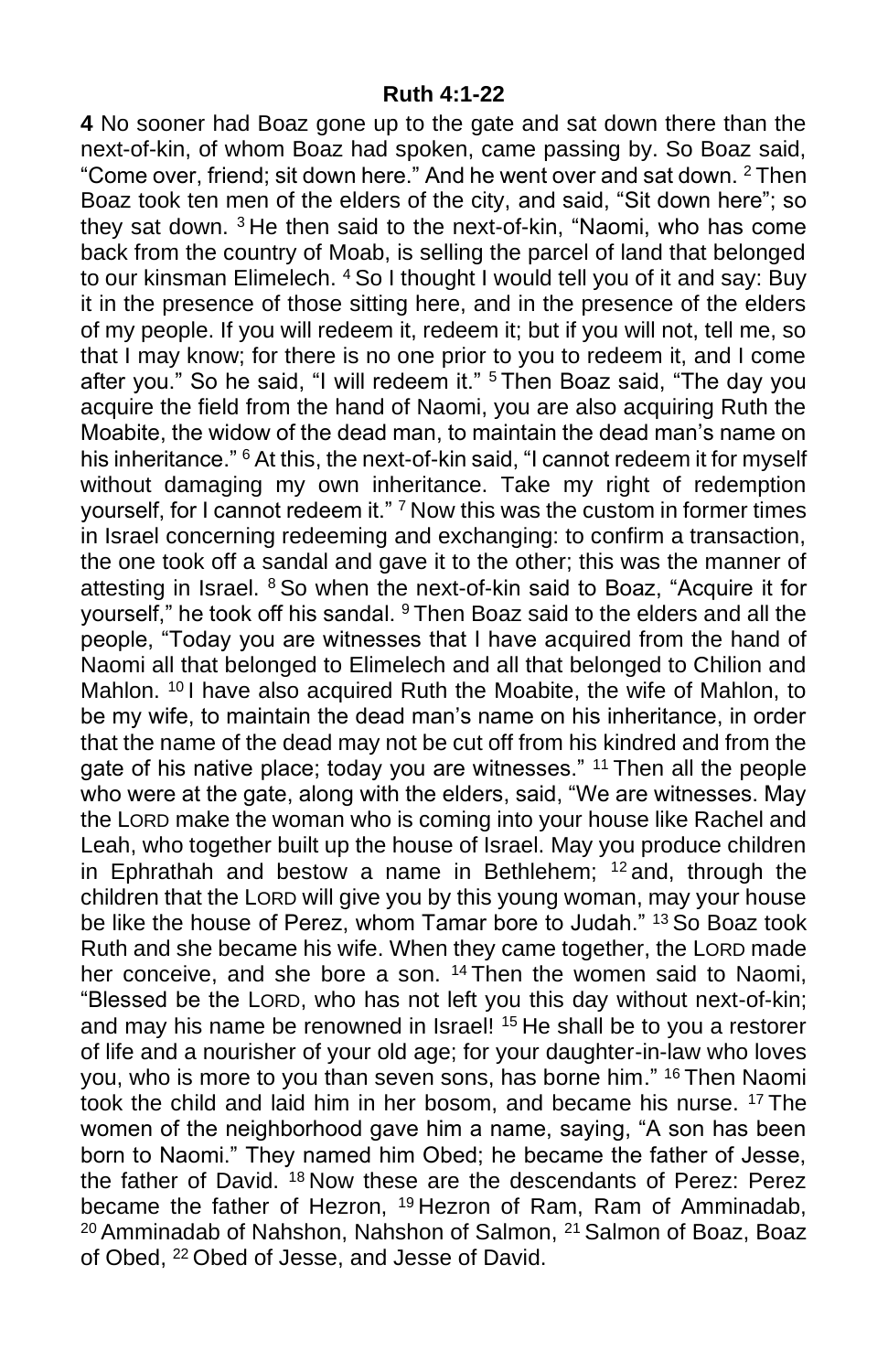

## **FIRST MENNONITE** CHURCH

 In Christ - Making Disciples through Loving Relationships.

Worship 10:30 a.m.

## **First Sunday of Advent – November 28, 2021 Dare to imagine God's goodness!**

**Can we, dare we, embrace** *hope* **once more? We can when we remember God's steadfast goodness and the goodness of learning and walking in God's ways.**

## **GATHERING**

| <b>Gathering Music</b>                   |                                                                                                                                                                                       | Jenny Epp     |
|------------------------------------------|---------------------------------------------------------------------------------------------------------------------------------------------------------------------------------------|---------------|
| Welcome, Announcements, Greeting         |                                                                                                                                                                                       | Sandy Hiebert |
| Prelude to Worship                       |                                                                                                                                                                                       | Jenny Epp     |
| *Call to Worship                         |                                                                                                                                                                                       | Sandy Hiebert |
| goodness of God,<br>and woman and child. | As we begin our Advent season seeking hope and imagining the<br>we acknowledge the goodness of creation, every rock and<br>tree, every cow and chicken, every cat and dog, every man, |               |
| God created it to be.                    | To imagine God's goodness is to honor creation, to worship<br>the Creator, and to acknowledge that the world is not yet what                                                          |               |
| <b>Hymn</b>                              | Longing for Light                                                                                                                                                                     | VT 715        |
|                                          | (verses $1-4$ )                                                                                                                                                                       |               |
| Candle Litany                            |                                                                                                                                                                                       |               |
| We light a candle of hope.               |                                                                                                                                                                                       |               |
| And we imagine:                          |                                                                                                                                                                                       |               |
|                                          | God's righteousness, God's steadfast love, God's justice.<br>We light the candle to see God's goodness in us, among us.<br>Imagine that we are God's wonders, blessed wonders.        |               |
| Hymn                                     | Longing for Light<br>(verse 5)                                                                                                                                                        | VT 715        |
| <b>Confession and Assurance</b>          | المطابعة والمستحلف والمسابق والمستحدث<br>.                                                                                                                                            |               |

*A friend once said children grow taller at night while at rest—bones quietly stretch, and bit by bit their bodies grow.*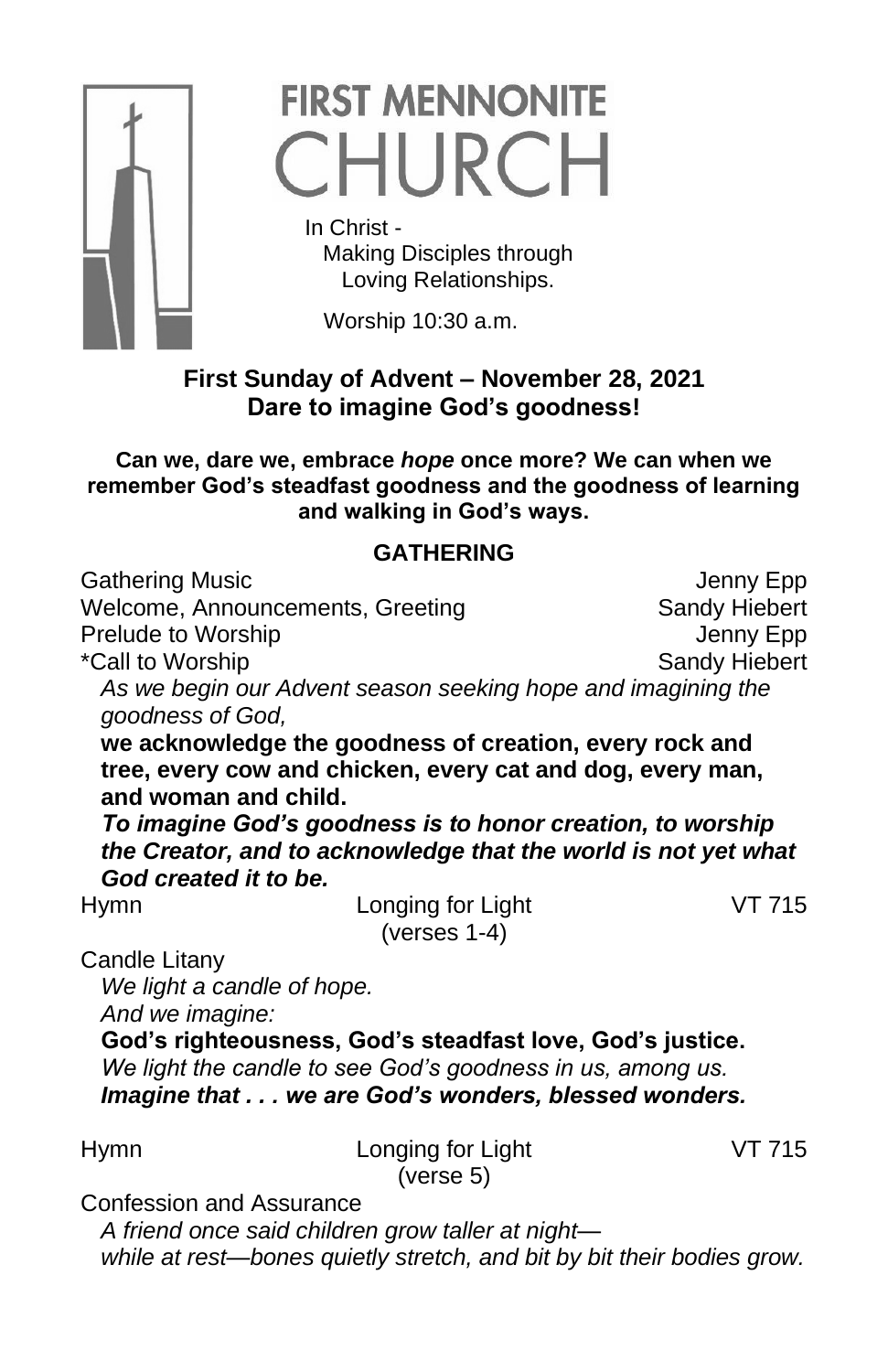*Trees grow silently, too from deep inside—energy is released. Branches reach for the light. People can grow silently, too.* **We confess that all too often we stifle the growth God inspires deep inside of us, preferring the immediate, the good enough, the comfortable.** *In Advent—O God—cause us to get up on our tiptoes, lean forward and extend our gaze.* **Surely God, who caused the righteous Branch to spring up, will enliven our imaginations in this season of hope.** (*silence*) *The kingdom of God is near. Listen—can you hear it? Look—can you see it? Our God says, "Surely the days are coming they are already here!"* Time for God's Children Sue Buchholz **SHARING** Sharing and Prayer **Pastor Tom** Hymn O Come, O Come, Immanuel (vs. 1-3) VT 210 **LISTENING** Scripture Ruth 4:1-22 Message The Roots of Redemption Pastor Tom **RESPONDING** Hymn O Come, O Come, Immanuel (vs. 4, 5, 7) VT 210 Sharing the Lord's Supper Invitation Coming forward to receive God's Goodness Words of Institution, and eating together Prayer of Thanksgiving Hymn Bless'd Be the God of Israel VT 223 Benediction **Pastor Tommunics Pastor Tommunics Pastor Tommunics Postlude** 

Our musicians this morning are: Holly Swartzendruber (song leader), Jenny Epp (piano), Tom Voth (violin), and Tom Harder (5-string violin and guitar).